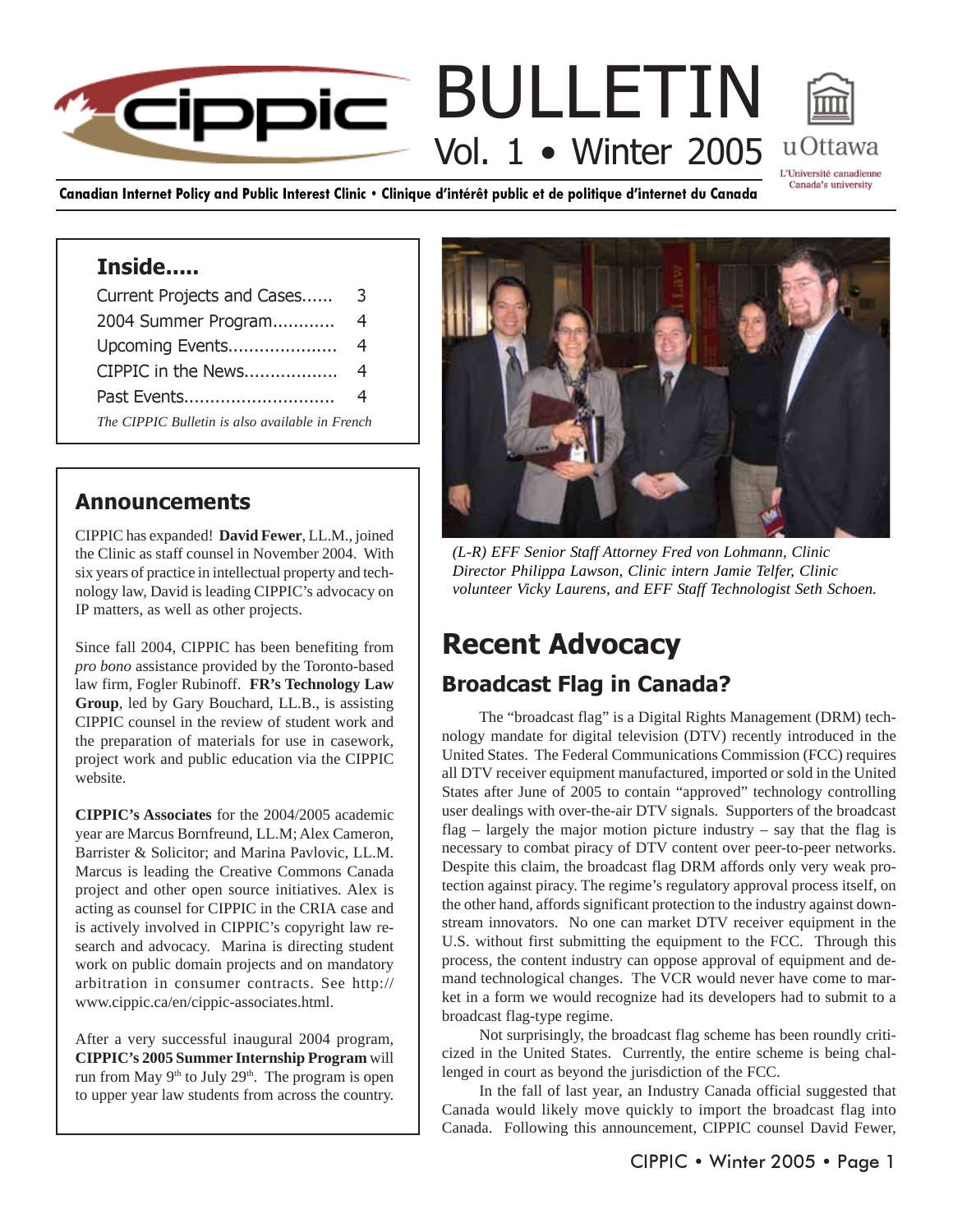intern Jamie Telfer, Professor Michael Geist and EFF staffers Fred Von Lohmann and Seth Schoen met with Industry Canada officials to voice concerns over this course of action. The broadcast flag's purpose is to choke off innovation and raise barriers to entry into the DTV equipment market. If enacted, the broadcast flag will have significant impacts on consumers – who may face huge costs replacing equipment rendered obsolete by the flag – on user rights under the *Copyright Act*, and on the consumer electronics industry, who will be asked to bear the cost of protecting someone else's intellectual property.

Following this intervention, Industry Canada has taken a "wait and see" position: it will monitor developments in the US prior to taking any action on the flag. Intern Jamie Telfer and volunteers Rob Tomkowicz, Vicky Laurens and Alex Munoz have prepared background materials and assisted in CIPPIC's advocacy on this issue. See CIPPIC's broadcast flag webpage at: www.cippic.ca/en/faqs-resources/broadcast-flag.

### Copyright and Photographs

CIPPIC spoke before the Senate Standing Committee on Social Affairs, Science and Technology in the autumn on Senate Bill S-9. This bill would amend the Copyright Act to give photographers first ownership of copyright in the photographs they take. CIPPIC Associate Alex Cameron repeated CIPPIC's call for the adoption of balanced rules of copyright ownership that respect consumers' reasonable expectations and address inequalities of bargaining power. Comments and questions from the Senators indicated that CIPPIC's message came through loud and clear. See CIPPIC's Copyright Reform webpage at: www.cippic.ca/en/ projects-cases/copyright-law-reform.

### Anti-Spam Legislation

After filing a submission with the federal government's Spam Task Force on its "Anti-Spam Action Plan for Canada" in August 2004, CIPPIC was commissioned by the Task Force to prepare a report on private rights of action against spammers. Clinic intern Andy Kaplan-Myrth worked with clinic counsel on this report, which was completed and submitted in December 2004. Meanwhile, Clinic Director Philippa Lawson has been actively participating in the Spam Task Force, both at its December Roundtable and through its working groups on legislation and enforcement, and public education and awareness. See CIPPIC's Action Item on Spam at: http:// www.cippic.ca/en/action-items/, as well as our FAQs and resources on Spam at: http://www.cippic.ca/en/faqs-resources/spam/.

## Making Privacy Laws Work

**Online investigation services (Abika.com)** – CIPPIC's complaint against Abika.com, alleging gross violation of Canadian privacy laws by this online investigation service, has generated a lot of attention, both because of the extent of the alleged privacy invasions and because of the jurisdictional issues raised by the fact that the company is wholly based in the USA. The Privacy Commissioner of Canada is currently investigating the company, based on submissions prepared in part by CIPPIC intern Dina Mashayekhi. We have also laid a formal complaint under US law, with the Federal Trade Commission. See http:// www.cippic.ca/en/projects-cases/privacy/.

**CRTC website posting policy** – After being alerted by a concerned citizen about the CRTC's policy of posting on its website comments received from members of the public in the context of public processes, together with all personal contact information provided by the individual, CIPPIC investigated the matter and wrote to the CRTC, explaining how this policy is inappropriately privacy-invasive and possibly illegal, and proposing an alternative, privacy-respectful approach. See http://www.cippic.ca/en/ projects-cases/privacy/.

**WHOIS database –** CIPPIC filed comments in response to consultations first by ICANN (June 2004) and later by the Canadian Internet Registration Authority (CIRA) (January 2005) on the current policy of publishing contact information for domain name holders through the publicly available WHOIS database. CIPPIC strongly supports CIRA's proposal not to disclose contact information for individual registrants unless the registrant so requests, noting that the current policy violates Canadian privacy law. CIPPIC's comments to ICANN (drafted by CIPPIC intern Matt Kindree) note that the public benefits of a completely open WHOIS database (the current situation) are outweighed by the costs of this approach in terms of spam, privacy invasions, and an incentive for registrants to provide inaccurate data in order to protect their privacy. See http://www.cippic.ca/en/projects-cases/privacy/.

**USA PATRIOT Act – CIPPIC responded to the BC Privacy** Commissioner's call for comments on the issue of the *USA PA-TRIOT Act* and its impact on Canadians, in August 2004. CIPPIC summer fellow Matthew Kindree worked on this submission, which argued that BC Privacy laws require the BC government to take effective measures to prevent personal data under its control from being accessed by US authorities under the *USA PATRIOT Act*. See http://www.cippic.ca/en/projects-cases/privacy/.

**Privacy and Library Reference Services –** As part of an international comparative study led by Paul Neuhaus, Senior Librarian at Carnegie Mellon University, CIPPIC has been researching how Canadian privacy laws apply to library reference services, and how Canadian libraries protect the privacy of user information. Research conducted by CIPPIC students April Brousseau, David Madani, and Louisa Garib formed the basis of a presentation by Paul Neuhaus on "Digital Reference, Privacy, and the Law in The United States and Canada" at a virtual reference desk conference in Cincinnati, Ohio, on November 8, 2004.

### Client Advice

Over the past six months, CIPPIC has provided advice to individuals and non-profit organizations on various technology-related issues including workplace privacy, e-mail privacy, liability for website postings under copyright, defamation, and privacy law, copyright in photographs and films, the legality of unsolicited faxes, domain name rights, and access to information law.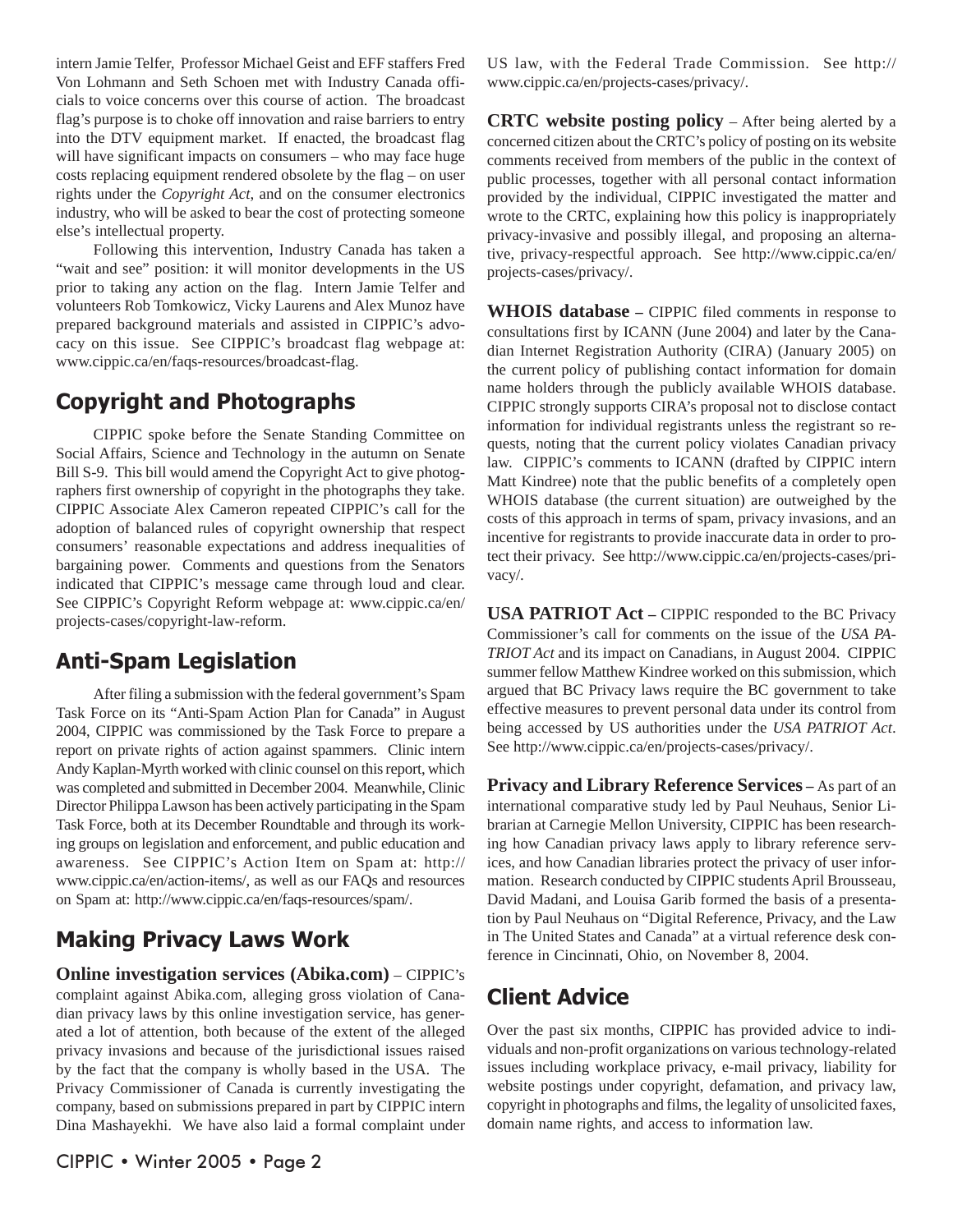# Current Projects and Cases

*BMG et al v. John Doe et al* – The Canadian Recording Industry Association (CRIA) appealed the Federal Court's decision last spring not to order Internet Service Providers to hand over subscriber identities to CRIA. CRIA wants the names of the ISP subscribers so that it can sue them for copyright infringement, based on their alleged file-sharing activities. CIPPIC is intervening in the appeal, after having successfully argued in the lower court that CRIA had not made out a *prima facie* case against the 29 individual defendants. Written submissions have been filed. See http://www.cippic.ca/en/projects-cases/file-sharing-lawsuits/.

#### **Copyright Legislation – Slouching Towards Ottawa**

**-** All signs indicate that Canada will introduce long-awaited legislation to amend the Copyright Act to address digital issues sometime in 2005. If the May, 2004, *Interim Report* of the Standing Committee on Canadian Heritage is any indication, that legislation may lean heavily towards positions lobbied for by the copyright owner community, to the detriment of innovation policy, user rights of access, privacy, expressive rights, quality of education, and Canada's balance of payments. CIPPIC is currently active behind the scenes, meeting with Parliamentarians and other stakeholders to advocate on behalf of the public interest, and will be actively involved in the process on introduction of the bill.

Those efforts are starting to bear fruit. CIPPIC's intervention with the Privacy Commissioners and Ombudsperson's of Canada prompted the Federal Privacy Commissioner to meet with officials from the departments of Industry and Canadian Heritage over the privacy implications of digital rights management technologies. See CIPPIC's Copyright Reform webpage at: www.cippic.ca/en/projects-cases/copyright-law-reform.

**Identity Theft** – CIPPIC is working with the British Columbia Freedom of Information and Privacy Association (BCFIPA) on a report to the federal Privacy Commissioner. The report will focus on private sector practices that facilitate identity theft, and will analyze how well Canadian privacy legislation addresses these issues. CIPPIC Intern Jennifer Manning conducted research during the fall on techniques used by ID thieves, and on legislative responses to ID theft in various jurisdictions.

**Privacy and Consumer Surveillance –** CIPPIC interns and volunteers are working with the clinic director on a project designed to identify and understand how personal consumer information is collected, used and shared by organizations in the marketplace.

**Privacy legislation** – Following its fall 2003 submission on proposed 'investigative bodies' under the *Personal Information Protection and Electronic Documents Act* (PIPEDA), CIPPIC is preparing comments on the latest round of applications for 'investigative body' status. Such status permits organizations to collect and disclose personal information for purposes related to investigating an alleged illegality, without their knowledge or consent. CIPPIC Research Assistant Catherine Thompson, who worked on



*(L-R) Clinic intern Jason Young, associate Alex Cameron, and Director Philippa Lawson; photo by Bruno Schlumberger, Ottawa Citizen*

the original submission as a volunteer, is again preparing the current submission. CIPPIC also intends to participate in the upcoming five-year review of PIPEDA.

**Access to Information Manual** – CIPPIC Research Assistant Catherine Thompson, together with colleagues from the "On the Identity Trail" project, is drafting a user manual covering access to information laws across the country. The manual will provide guidelines, tips, and explanations for accessing one's personal information held by governments and by private sector organizations, as well as guidelines and tips for accessing non-personal records held by governments.

**Anonopedia** – CIPPIC is working with colleagues from the "On the Identity Trail" project to create a document that will provide definitions and explanations for technical, legal, and other common terms relevant to online anonymity and privacy. See http:// anonequity.org/en3/index.html .

**Unfair Terms and Online Contracts** – CIPPIC is launching a significant investigation into the consumer contracting practices of Canadian businesses. Research is already underway on mandatory arbitration clauses. We will report our findings later in the year.

**The Public Domain** – The whole point of copyright law is to fill up the Public Domain. CIPPIC is involved in a number of projects to help Canadians understand the wealth of Canada's Public Domain heritage. These projects include the preparation of an FAQ on the public domain, participation in the development of an online "Public Domain Wizard", and participation in the